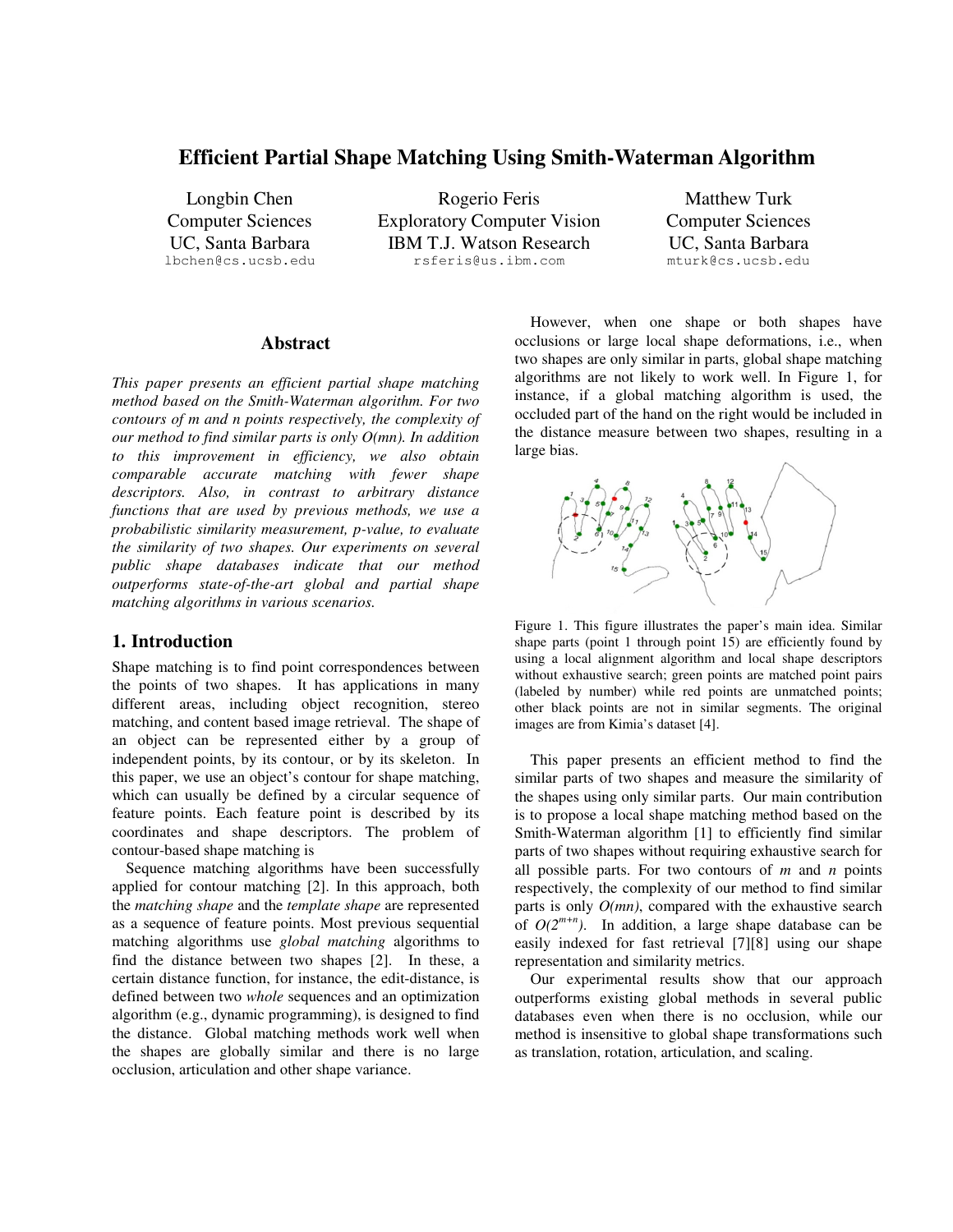## **2. Shape Representation**

#### **2.1 Shape descriptors**

 Generally there are two kinds of shape descriptors: global and local. A global shape descriptor at a feature point takes into account the position of all other points relative to this point, for instance, shape context [3][3], innerdistance shape context[2], and curvature scale space [18], and discrete curve evolution [19] . In contrast to global shape descriptors, a local shape descriptor of a feature point depends only on its neighboring points and will not change as long as its neighboring feature points do not change. Local shape descriptors are robust to occlusions and usually insensitive to global shape transformations, such as rotation, articulation, or view changes. However, they lack the information about the whole shape and are generally more sensitive to local noises. Examples of local shape descriptors are tangent vector [12], primitives descriptors [14], the turning angle [16], and more can be found in [13] [17].

#### **2.2. Turning Angle and DAS**

In this paper, we use Turning Angle and Distance across the Shape feature as our shape descriptor. For each feature point along the object contour (see Section 2.3 for how these points are selected), shape descriptors are extracted. All feature points are initially sorted in counter-clockwise order. For a feature point *p*, its immediate predecessor *q*, and its immediate successor *r*, *qpr* forms a *turning angle*  (or TA). The interior bisector of angle *qpr* intersects the contour at point *p'*. The length of *pp'* is the *distance across the shape* (or DAS) at point *p*. If the bisector intersects with the shape multiple times, the distance to the closest intersection is used.



Figure 2. DAS shares some intuitive with the shock graph feature

∧

(a) Turning Angle  $qpr$  and DAS  $|pp'|$  (b) shock graph [4]

The DAS descriptor shares some intuition with the shock graph [4] and the distance transforms [6], but it is more straightforward and efficient to compute. The TA descriptor is translation, rotation, and scale-invariant. DAS is also translation and rotation-invariant. After DAS is normalized with respect to the shape's size, DAS is scaleinvariant as well. TA and DAS are both sensitive to key point location and local contour noises. By applying our two heuristic rules for selecting feature points (see Section 2.3), we can reduce the variance of DAS and make matching practical. DAS is not completely local because sometimes it can be affected by contour points far away. We use a linear combination of TA and DAS similarities. while setting small weights for DAS when the distance across the shape is large. This ensures that that our similarity function is approximately local.

## **2.3. Feature point selection**

Given an image, we use contour detection algorithms [2][3] to find the objects' contours. Our algorithm then finds the object's contour and represents it by the pixels on the contour, in a clockwise order. The number of edge pixels in a single image usually ranges from several hundreds to thousands. Some previous shape matching algorithms (e.g., [2][3]) use a smaller number of points (100 or 200) that are uniformly sampled on all contour pixels. Other matching methods use polygon approximation methods to approximate the contour with polygons [8][9]. Rather than uniform sampling, our method selects points according to two heuristics. The first is that high curvature points are more likely to be selected. The second is that selected key points should be kept from other selected points as far as possible. The distance between two points is defined as the number of pixels on the contour between these two points. By applying these two heuristics, we somehow address the issue of noises and robustness.

# **3. Efficient Partial Shape Matching**

### **3.1 Global and local alignment**

Picking points  $a_1$  and  $b_1$  from two contours respectively as the starting points, two shape contours are represented as:

$$
A = [a_1, a_2, ..., a_m]
$$
  

$$
B = [b_1, b_2, ..., b_n]
$$

where  $a_i$  and  $b_j$  are feature points, and  $m$ ,  $n$  are the numbers of feature points. These feature points are described with local feature descriptors.

One global distance that is frequently used is the *edit distance*. The *edit distance* between two sequences *A* and *B* is defined as the minimal number of standard operations to transform sequence *A* to sequence *B*. Standard operations might be different with respect to applications. Three kinds of standard operation, however, are frequently used to compare two strings: *substitution*( $a_i$ ,  $b_j$ ), *insert*( $a_i$ ) and *delete*(bj). The edit-distance can be calculated using Dynamic Programming and has been applied for shape matching before [9][10][11][20]. Several algorithms use domain-specific operations as standard operations in calculating edit-distance, for example, deleting a node in a Shock Graph [4].

 The *Smith-Waterman* algorithm (or SW algorithm) was proposed by Temple Smith and Michael Waterman for identification of common molecular subsequences [1]. It is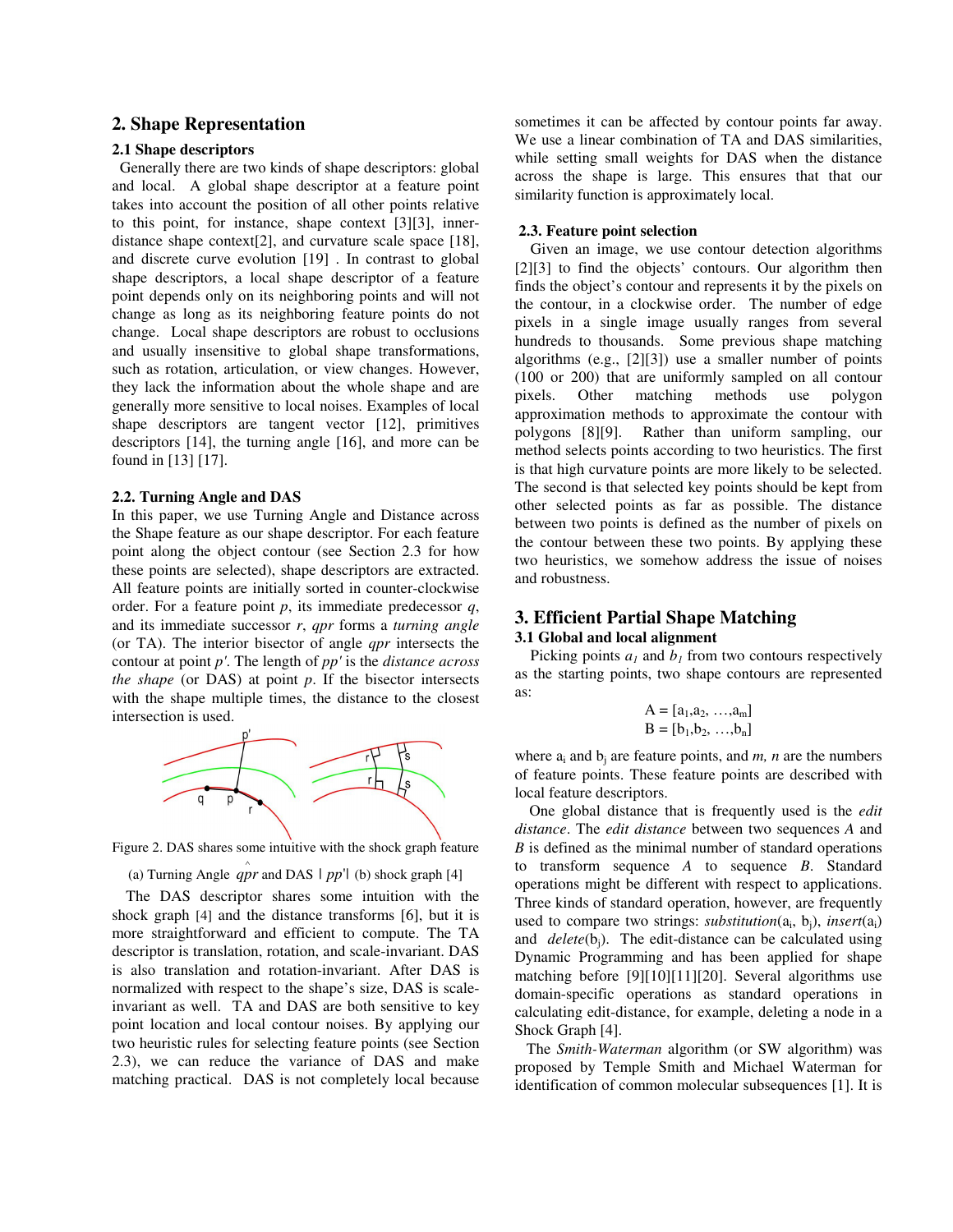a local alignment algorithm that matches two sequences using dynamic programming. SW algorithm differs from other matching algorithms in that it finds only similar subsequences without exhaustive search. It has been recently applied for some computer vision problems, such as object classification [23] and activity recognition [24].

#### **3.2. Efficient partial shape matching**

A *similarity function*  $f(a_i, b_j)$  is defined on two feature points,  $a_i$  and  $b_j$ .  $f(a_i, b_j)$  is positive if  $a_i$  and  $b_j$  are similar and negative if  $a_i$  and  $b_j$  are dissimilar. Also, a *gap function*  $d(a_i) < 0$ ,  $d(b_i) < 0$  is defined as the cost for deleting or inserting a feature point.

 In order to find the similar parts of two contours, we use a matrix *H* to save all the matching costs. Preliminary values of *H* have the interpretation that  $H_{cr}$  is the maximum similarity score of any two segments ending in  $a_c$  and  $b_r$ , respectively. These values are obtained using dynamic programming [1]:

$$
H_{c,r} = \max \begin{cases} H_{c-1,r-1} + f(a_c, b_r), & f(a_c, b_c) \in R \\ H_{c-1,r} + d(a_c), & d(a_c) < 0 \\ H_{c,r-1} + d(b_r), & d(b_r) < 0 \\ 0 \end{cases}
$$
(1)

The last line in (1) is important because in this way we can make the only similar part visible in matrix *H* and dissimilar parts are set to zeros. The pair of segments with maximum similarity is found by first locating the maximum element of *H*. The other matrix elements leading to this maximum value are then sequentially determined with a trace-back procedure ending with an element of *H* equal to zero. The pair of segments with the next best similarity is found by applying the trace-back procedure to the second largest element of *H* not associated with the first trace-back.

Figure 3 shows a small part of the matrix *H* and the most similar pair of segments, which is also called a high score segment pair (see Section 3.3). In Figure 3.b, points  $q_1 - q_{11}$  match points  $p_1 - p_{10}$ . In Figure 3.c, the circled entries are the corresponding similarity measurement of matched points. The correspondence of entries and points are labeled by colors. Back tracking starts from the maximal entry (blue circled number, 0.312), ends when the entry is zero (the last non-zero entry is the circled purple number, 0.059). In Figure 3.b, points  $q_8$ ,  $q_7$  and  $p_6$  are *insert* or *deleted* and don't have matching points. All other points are matched. In Figure 3.c, entries corresponding to dissimilar point pairs are forced to be zero to make only similar parts visible. The similar part we find is:

1 2 3 4 5 6 7 8 9 10 1 2 3 4 5 6 7 8 9 10 11 *p p p p p p p p p p q q q q q q q q q q q* − − −



Figure 3. An example of SW algorithm and High Scoring Segment Pair (a) shows a complete hand shape and an occluded hand shape;(b) shows that only similar parts are matched; (c) shows a small part of matrix *H* related to parts in (b).

#### **3.3. High scoring segment pairs**

 A high-scoring segment pair, or HSP, is a pair of segments whose score cannot be improved by trimming or extension, given a similarity function and a gap function [7]. In Figure 1, green points and red points form the most similar segment pair, which is also a high score segment pair.

When matching two similar shapes, usually we can find one or more HSPs. When two shapes are dissimilar, we can still find HSPs from the similarity matrix, because feature points or segments might be similar by chance.

The *e*-value and *p*-values are two measurements usually used to evaluate the statistic significance of a HSP score when no gap is allowed in matching.

The *e*-value of a score *S* is the expected number of HSP with values at least S when matching two sequences without gap. Intuitively, when the numbers of features points of two shape increases, the number of HSPs will increase too. If the score of each HSP is random, the max score of HSPs will increase. The maximal value of a large number of *i.i.d.* random variables tends to be an extreme value distribution [22].

Therefore, *e*-value can be calculated by [7]:

$$
E = K \cdot m \cdot n \cdot e^{-\lambda s} \tag{2}
$$

where *K* and  $\lambda$  are two constants, and *m*, *n* are the length of two sequences. Taking the logarithm of both sides of Eq.2, we have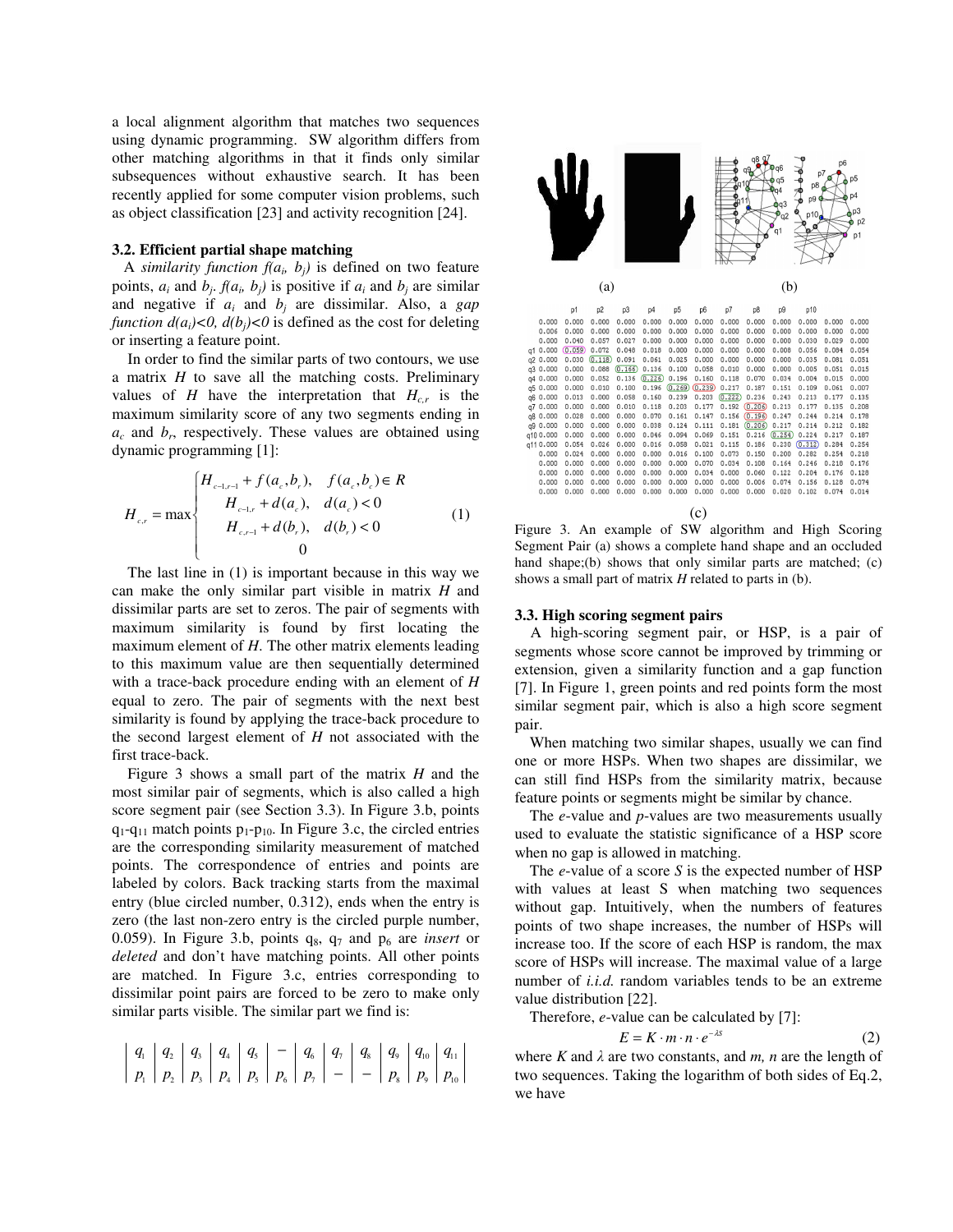$$
\ln E = \ln(K \cdot m \cdot n) - \lambda S \tag{3}
$$

So ln *E* is linear with respect to *S* .

 In practice, we can use *p*-value to estimate the significance of a HSP. *p*-value is the probability of a HSP that results from random sequences. The number of HSP with score  $S > S_t$  is given by the Poisson distribution [22], that is, the probability of finding *k* HSPs with score  $S > S_t$ is given by :

$$
p(k) = e^{-E_t} \cdot \frac{E_t^k}{k!}
$$

where  $E_t = K \cdot m \cdot n \cdot e^{-\lambda S t}$  is given by Eq. (2)

Hence, the probability of finding exactly zero HSP with score  $S > S_t$  is given by

$$
p(k)|_{k=0} = e^{-E_t} \cdot \frac{E_t^k}{k!} \big|_{k=0} = e^{-E_t}
$$

and so the probability of finding at least one HSP with S > St is

$$
p(k > 0) \left| = 1 - p(k) \right|_{k=0} = 1 - e^{-E_t}
$$

We can set a certain confidence level, such as 5% or 10% to judge if the HSP is a significant search or just two segments that happens to match. When *E* is small, *e*-value is close to *p*-value.

 The above theory about e-value and p-value are valid only for matching without gaps. However, many experiments indicate that the theory applies to matching with gaps as well [7].

Because getting  $K$  and  $\lambda$  requires collecting random samples, and we have to select a confidence level to judge if HSP is significant or not, and in our experiment, *m* and *n* are similar, we can just use *e*-value of a HSP to compare it with a pre-defined threshold *t.*

#### **3.4. Dealing with a circular sequence**

 The algorithm mentioned above is in general for matching two sequences. A contour, when represented by feature points, is actually a circular sequence. When we represent the contour using a sequence of feature points, a certain feature point has to be selected as the starting point. In this case, the enclosed contour is broken into an open curve. To address this issue, we extend one of the two matching shape by duplicating part of the sequence. After retrieving HSPs in Section 3.3, duplicate entries corresponding to same feature points of H matrix will be set to zero at the same time. Please note that the method of duplicating part of the sequence won't work well when the number of the extended shape's feature points is much smaller than the other shape because the extended part might match part of the second shape and add similarity score incorrectly. In our experiment, we use similar number of feature points to represent the shapes.

#### **3.5. Choosing the similarity function and gap function**

We use a distance measure for two feature points as [2, 3].

$$
c_{\text{DAS}}'(a_i, b_j) = \frac{|DAS(a_i) - DAS(b_j)|}{DAS(a_i) + DAS(b_j) + \varepsilon}
$$

$$
c_{\text{TA}}'(a_i, b_j) = \frac{|TA(a_i) - TA(b_j)|}{|TA(a_i)| + |TA(b_j)| + \varepsilon}
$$

where  $DAS(\cdot)$  and  $TA(\cdot)$  are the DAS and TA features of the feature point respectively, and  $ε$  is a small constant to make the denominators non-zero. Two similar functions are defined as

$$
f_{DAS}(a_i, b_j) = c_{DAS} - c_{DAS} (a_i, b_j)
$$
  

$$
f_{TA}(a_i, b_j) = c_{TA} - c_{TA} (a_i, b_j)
$$

where  $c_{\text{DAS}}$  and  $c_{\text{TA}}$  are two positive constants. DAS feature is not completely local (See section 2.2). To generate a local similarity function, we weight these two functions by  $w_1$  and  $w_2$ , i.e.,

$$
f(a_i, b_j) = \frac{w_1}{w_1 + w_2} \cdot f_{DAS}(a_i, b_j) + \frac{w_2}{w_1 + w_2} \cdot f_{TA}(a_i, b_j)
$$

In this paper, we use 1.0 | ( |) | ( |) *w*<sup>1</sup> = + *TA a<sup>i</sup>* + *TA b<sup>j</sup>*

$$
w_1 = 0.1 + 1TA(a_i) + 1TA(b_j)
$$
  
and 
$$
w_2 = \min\left(1, \frac{1}{\min(DAS(a_i), DAS(b_j))}\right)
$$

The matching result largely depends on the similarity functions. In order to make the similarity function meaningful, the expected score for two random feature points should be negative [1].

We can define the gap cost to be a const value *d.* 

$$
d'(a_i) = d
$$

In practice, in order to limit consecutive delete/insert operations, we give a penalty to consecutive delete/insert operations as:

$$
d(a_i) = d \cdot (1 + a)^L
$$

Where  $c$ ,  $\alpha$  is a constant and  $L$  is the number of consecutive delete/insert operations. In computing the *H* matrix, we use a supplementary matrix  $P$  to save the operations and another matrix *S* to save the number of consecutive delete/insert operations for each cell.

## **4. Experiments**

## **4.1 Computational efficiency**

 First we test our algorithm's efficiency, and compare it with previous methods (Table 1). In [2][3], around 200 feature points are selected and used for matching. By using our feature point selection method, we can achieve slightly better accuracy with much fewer feature points.

 For rotation-invariant shape matching, previous methods have to use all possible points as a starting point. An approximation was used in [2] to reduce the computational cost where only one of every  $n_s$  points is used as the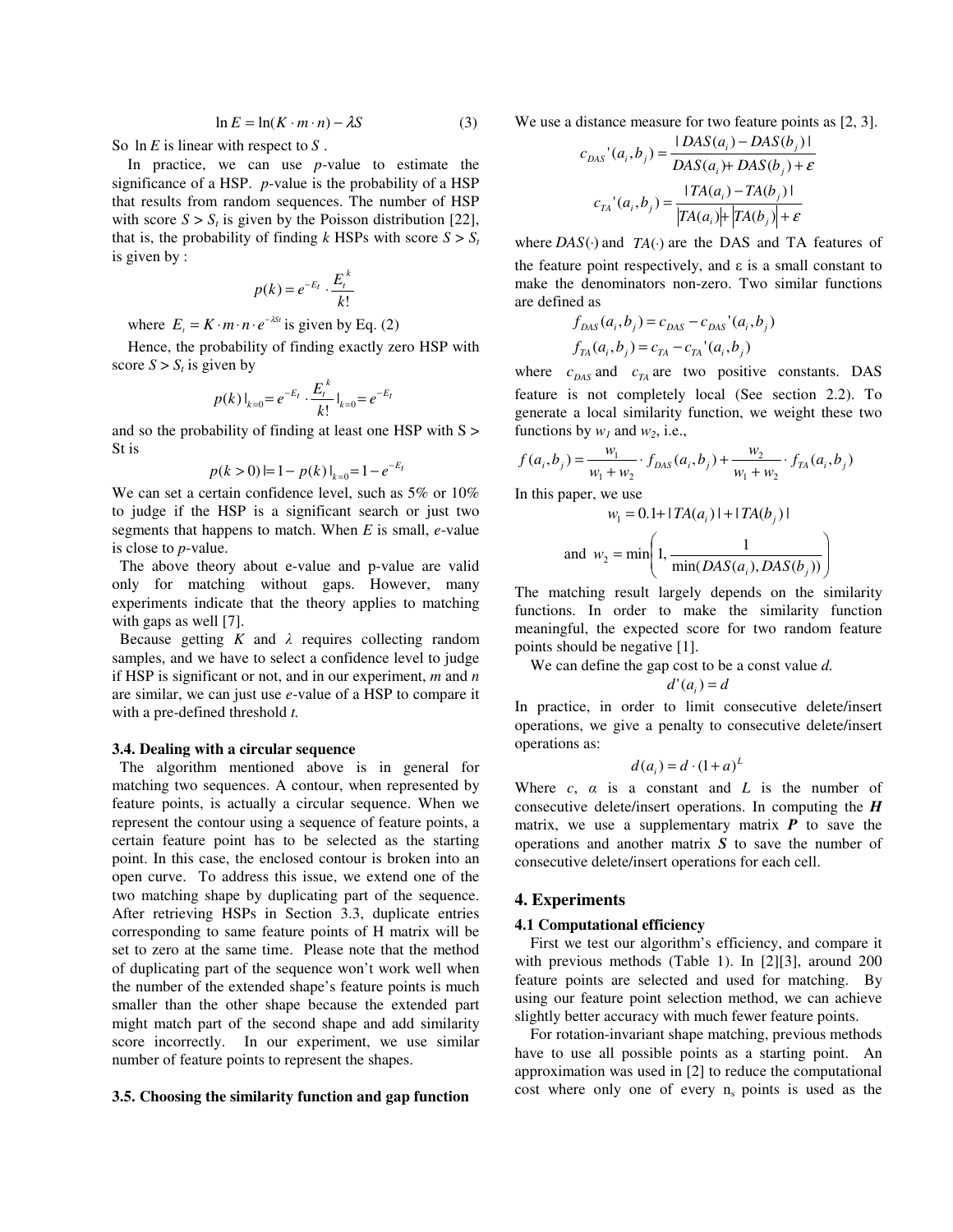starting point. Because  $n_s$  is a constant, the complexity of [2]'s method is still  $O(m^2n)$  where *m, n* are the number of feature points of two contours respectively. To compare the computational cost of previous methods with our method, we run both algorithms for 100 times, and our algorithm is 10 to 20 faster than previous methods, depending on the value of  $n_s$ .

| Method        | $#$ of     | $#$ of | Complexity |  |
|---------------|------------|--------|------------|--|
|               | Point      | feat.  |            |  |
| $SC+DP[3]$    | 200        | 60     | $O(m^2n)$  |  |
| $IDSC+DP[2]$  | 200        | 60     | $O(m^2n)$  |  |
| $DAS + DP$    | around 170 |        | $O(m^2n)$  |  |
| $DAS3 + DP$   | around 170 |        | $O(m^2n)$  |  |
| $DAS + SW$    | around 170 | 3      | O(mn)      |  |
| $DAS-TA + SW$ | around 170 | 3      | O(mn)      |  |

Table 1. Comparison of computational efficiency

#### **4.2 Articulation shape database**

We thank the authors of [2] for making their articulation dataset available to us and we list the comparison in Table 2.. To make a fair comparison, we use the same evaluation methodology as in [2]. We fixed the bottom left point as the starting point. Each shape is used as query shape and the retrieval result is sorted by their similarity and summarized as the number of  $1<sup>st</sup>$ ,  $2<sup>nd</sup>$ , and  $3<sup>rd</sup>$  similar shape of the same category. From the comparison, it is clear that our method outperforms both shape context and innerdistance features. And the error rate is only 1/3 of innerdistance from [2].

| Distance Type | Top1  | Top2  | Top3  | Top4  | Total  |
|---------------|-------|-------|-------|-------|--------|
|               | of 40 | of 40 | of 40 | of 40 | Missed |
| $SC+DP[2][3]$ | 20    | 30    | 29    | 35    | 114    |
| $IDSC+DP[2]$  |       |       |       | 13    | 24     |
| $DAS + DP$    |       |       |       |       |        |
| $DAS + LM$    |       |       |       |       |        |

Table2. Retrieval error on articulation shape database [2], DP:Global Matching, LM:Local Matching

Our explanation of our method's advantage is that innerdistance feature, like shape context features, is a global feature that has 60 feature values. Caetano [21] pointed out that, out of all these 60 features, there are some features more discriminative than other features. If the similarity function (or distance function) treats all 60 features equally, as in [2][3], the final similarity function might not be as discriminative as it could possibly be obtained.

#### **4.3 Kimia database**

 We also test our algorithm on Kimia's datasets (Table 3), which have been frequently used for evaluating shape matching algorithms [2][3][4][10][15].

| Method                    | Top1  | Top2  | Top3  |
|---------------------------|-------|-------|-------|
|                           | of 25 | of 25 | of 25 |
| Sharvit et. al[15]        | 23    | 21    | 20    |
| Gdalyahu and Weinshall[9] | 25    | 21    | 19    |
| Belongie et. al[3]        | 25    | 24    | 25    |
| Haibing[2]                | 25    | 24    | 25    |
| $DAS + DP$                | 25    | 25    | 24    |
| DAS + Local Matching      | 25    | 25    | 24    |

Table 3. Retrieval result on Kimia Dataset 1[15]

In Kimia's first dataset [15], there are 25 images in 5 categories. Our method outperforms all other algorithms.

## **4.4 HSP,** *e***-value and** *p***-value**

The *e*-value and *p*-value are used to evaluate the significance of a HSP (see eq.2, eq.3, and eq.3). To calculate  $K$  and  $\lambda$ , we collected 500 pairs of random shapes of different categories from Kimia's dataset. We fixed the similarity functions of eq.4 and eq.5, and fixed the number of feature points, i.e. the *m, n* of eq.3, and we use linear regression to estimate *K* and  $\lambda$  using eq.3. We plot the relation of ln *E* and *S* in the following figure and the regression result.



Figure 4. The relation of *S*, the score of HSP and *E*, the expected number of HSP, with fixed m=n=200.



Figure 5. The relation of the score of HSP(*S*) and the *p*-value, with fixed m=n=200.